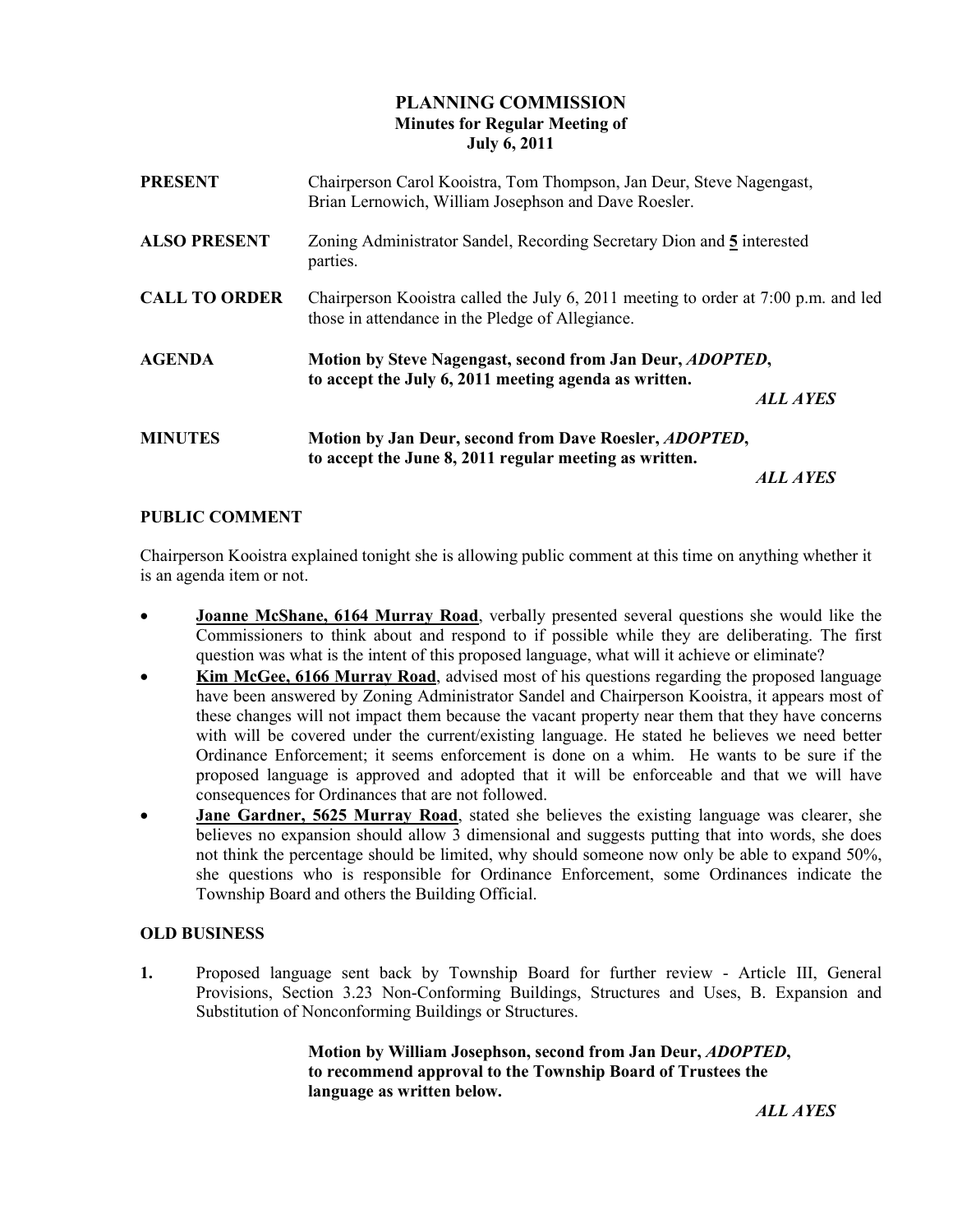#### SECTION 3.23 NON-CONFORMING BUILDINGS, STRUCTURES AND USES

- B. Expansion and Substitution of Non-conforming Buildings or Structures.
	- 1. Non-Conforming buildings and structures may be maintained and repaired to be kept in sound condition and may be restored or rebuilt provided, however, that the restored or rebuilt building or structure is on the original footings and foundations or constructed exactly where the footings and foundations of the non-conforming structure were located. All expansions or enlargements shall not exceed 50% of the gross floor area as it existed as of January 1, 2011. A topographical survey prepared by a licensed surveyor shall be required for all lakefront non-conforming structures to assure proper grade elevations and placement. Restoration or rebuilding is permitted whether the non-conforming building or structure is damaged by fire, wind, act of God, or other casualty or is demolished and regardless of the cost of such rebuilding or restoration. A building permit shall be obtained within one (1) year of loss, or else restoration or rebuilding shall not be permitted as described above.
	- 2. Any building or that portion of the building which does not meet the setback or building height requirement shall not be expanded or enlarged in any direction including upward beyond the dimensions of the existing building but shall only be rebuilt, restored, remodeled, or maintained to the same length, width, foundation, and height dimensions and square footage of the existing building.
	- 3. For any portion of that same non-conforming building which does comply with the setback and building height requirements then that portion only may be expanded or enlarged up to 50% beyond the gross floor area of that portion of the building as it existed as of January 1, 2011 and which is in compliance with the setback and height requirements and other applicable requirements of that zoning district. Any such expansion or enlargement shall be constructed on the existing footprint and comply with the setback and height requirements and other applicable requirements of that zoning district.
	- 4. For non lakefront lots front setbacks shall be maintained as prescribed by the Zoning District or are in line with the existing structure.

Chairperson Kooistra stated we have been working on this proposed language for quite sometime now and that there has been two (2) Public Hearings held giving plenty of chance for public input. She explained it has been suggested to the Township Board that the Fee Schedule be amended to add for fees if someone is not following a particular ordinance, ex: building without zoning compliance, building permit or both. She will also pass along to the Township Board that there is concern on who is responsible for enforcement of which ordinances.

She asked Commissioner Josephson and Zoning Administrator Sandel to please respond to the questions and concerns expressed during public comment using the proposed language.

Commissioner Josephson stated that the intent is to maintain the neighborhood character. For the question regarding obstructed view he explained that recent court rulings indicate the only view that is provided is the straight ahead view, however, we care so we are trying to avoid further view issues. In the case of when setback requirements can be met the 50% rule is measured from the gross floor area for the full house not just the footprint. The language in B1 does pertain to demolished homes also.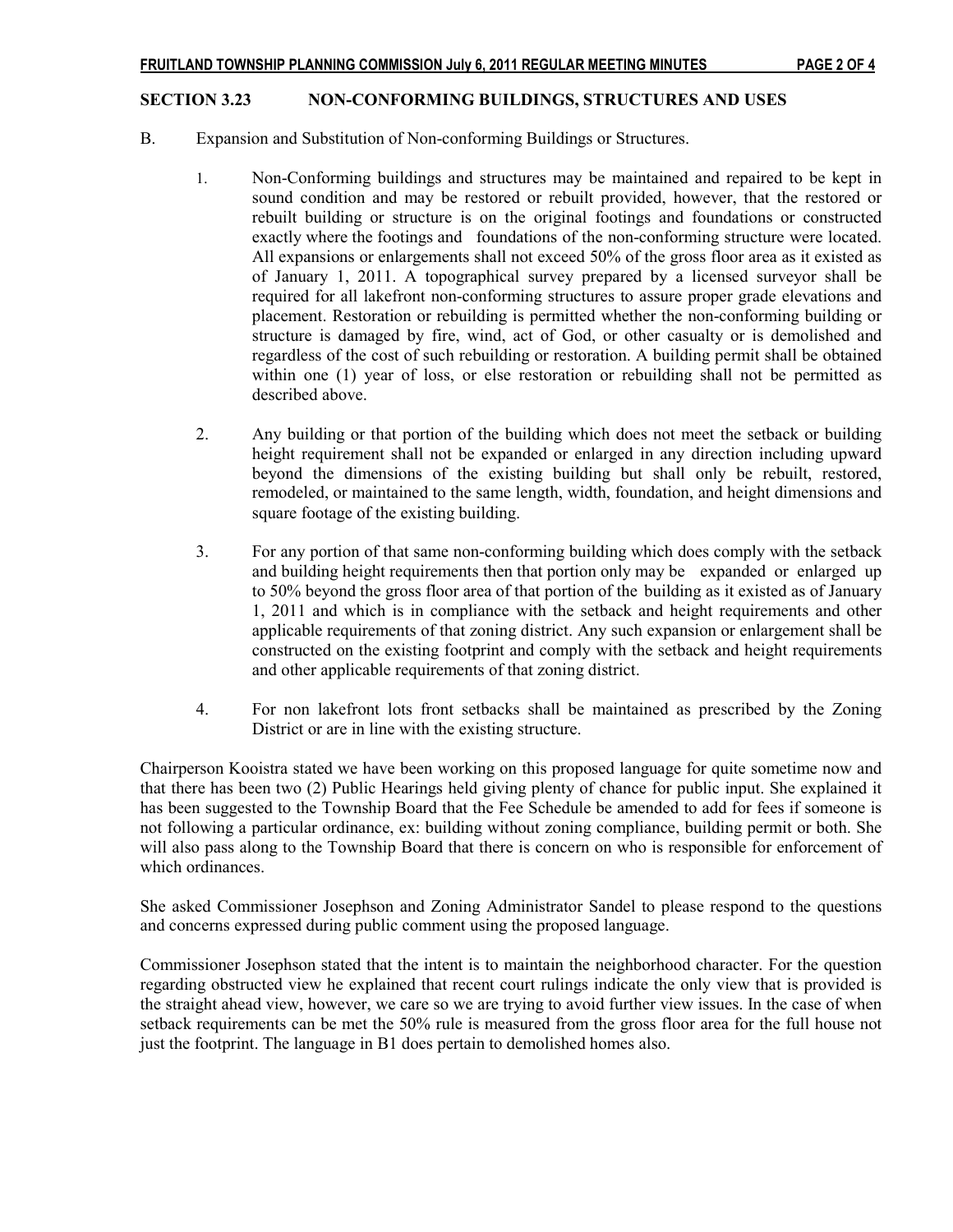### FRUITLAND TOWNSHIP PLANNING COMMISSION July 6, 2011 REGULAR MEETING MINUTES PAGE 3 OF 4

Zoning Administrator Sandel explains that he spoke with Attorney Kevin Even late this afternoon and he believes what we were going to propose as B 5 which would cover the expansion for buildings and structures that are engaged in non-conforming uses will require further review and should be postponed for such. Attorney Kevin Even is in agreement with the rest of the language as proposed.

## DISCUSSION

Consensus of Commissioners is to recommend approval to the Township Board of Trustees the language as written below and agreed to the importance of the need to continue working on proposed language for the expansion for buildings and structures that are engaged in non-conforming uses.

2. Oil & Gas Exploration Report

Commissioner Lernowich and Zoning Administrator Sandel are still collecting data; there has been some legislative action that needs to be reviewed.

- 3. Zoning Ordinance Review Committee Report
	- Outdoor Wood-Fired Furnaces Put on next month's agenda, Commissioner Lernowich will work with the Zoning Ordinance Review Committee on this.
	- Mechanical Appurtenances Put on next month's agenda, Commissioner Nagengast will work with the Zoning Ordinance Review Committee on this.
- 4. Medical Marihuana Subcommittee Report

Commissioner Deur advised that the new attorney needs to be involved; legislation and the courts are still being watched. The Township Board of Trustees have extended the Moratorium for six (6) which expires in December and he still believes it is in the townships best interest not to rush this, continue to go forward but wait for clarifications from the courts.

### 5. Review of PC Goals

Fruitland Township Planning Commission Goals for 2011-2012

- 1. Non-conforming Uses
- 2. Medical Marijuana Ordinance
- 3. Study of Outdoor Wood-fired Furnaces
- 4. Study of Mechanical Appurtenances
- 5. Oil and Gas Exploration requirements
- 6. Explore requirements for underground gas/oil tanks on residential parcels
- 7. Review Neighborhood Commercial uses
- 8. Review Article IXa Open Space Planned Unit Development Ordinance
- 9. Study of Low Impact Development
- 10. Pond Size Requirements

### COMMISSIONERS COMMENTS

Commissioner Deur advised that the Township Board of Trustees approved the zone change request as recommended at the July meeting and also updated that the proposed Sewer Ordinance has not been acted on yet.

Commissioner Thompson shared a copy of an article from the Muskegon Chronicle regarding oil prospecting written by a former investor in the oil fields in Bear Lake and Kaleva sharing his knowledge.